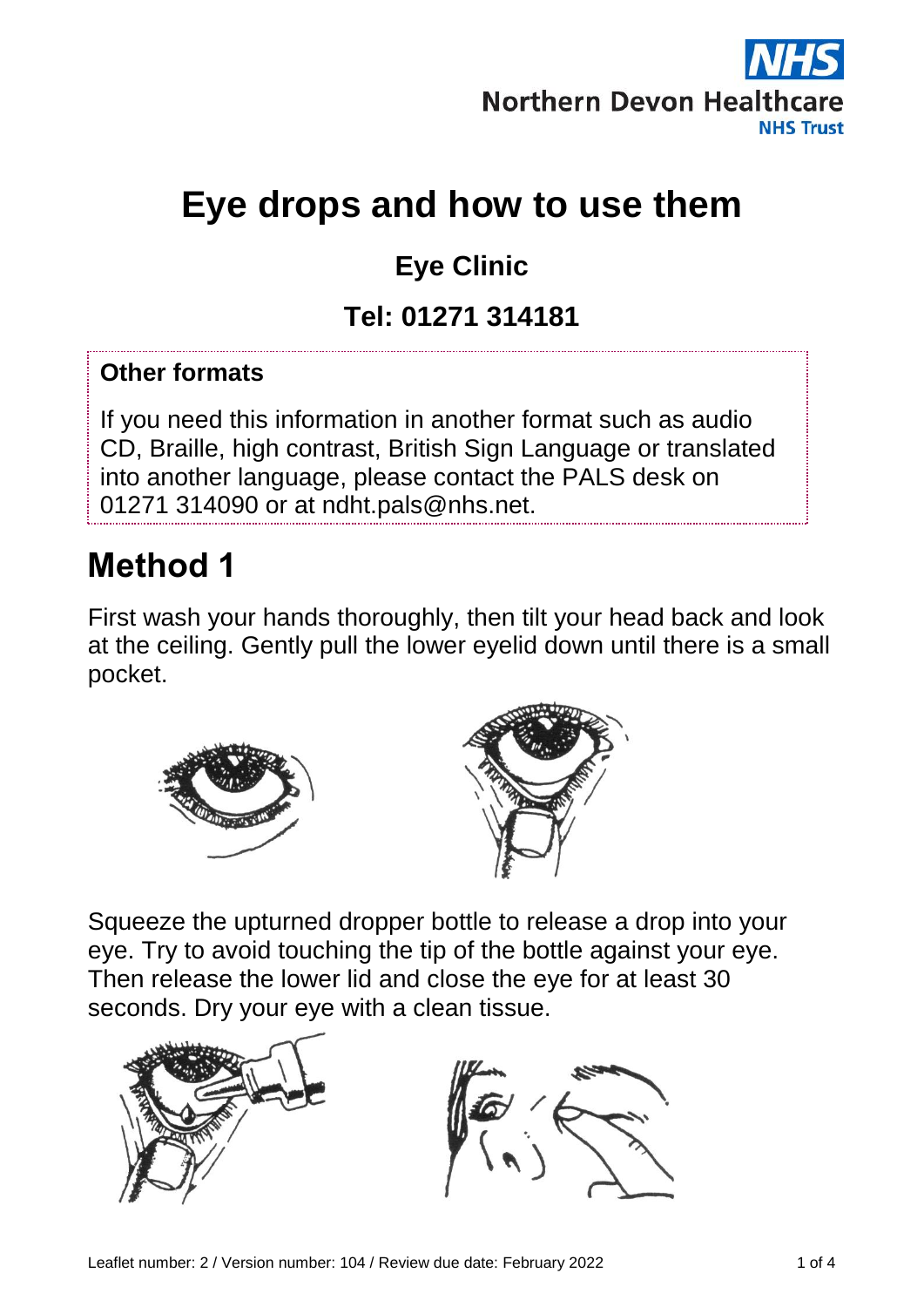## **Method 2**

Once again wash your hands thoroughly. Then, lying down on a bed or settee, place the dropper bottle onto the bridge of your nose with the dropper end pointing towards the eye you are putting the drops into.



Looking straight up to the ceiling, gently pulling down the lower lid while the other hand squeezes the dropper until a drop is released from the bottle into the eye.

## **Method 3**

Wash your hands thoroughly once again. Standing in front of a mirror, pull the lower lid down on the eye until you have a small pocket.



Take the dropper and place a drop into the pocket, close the eye and keep it closed for at least 30 seconds.



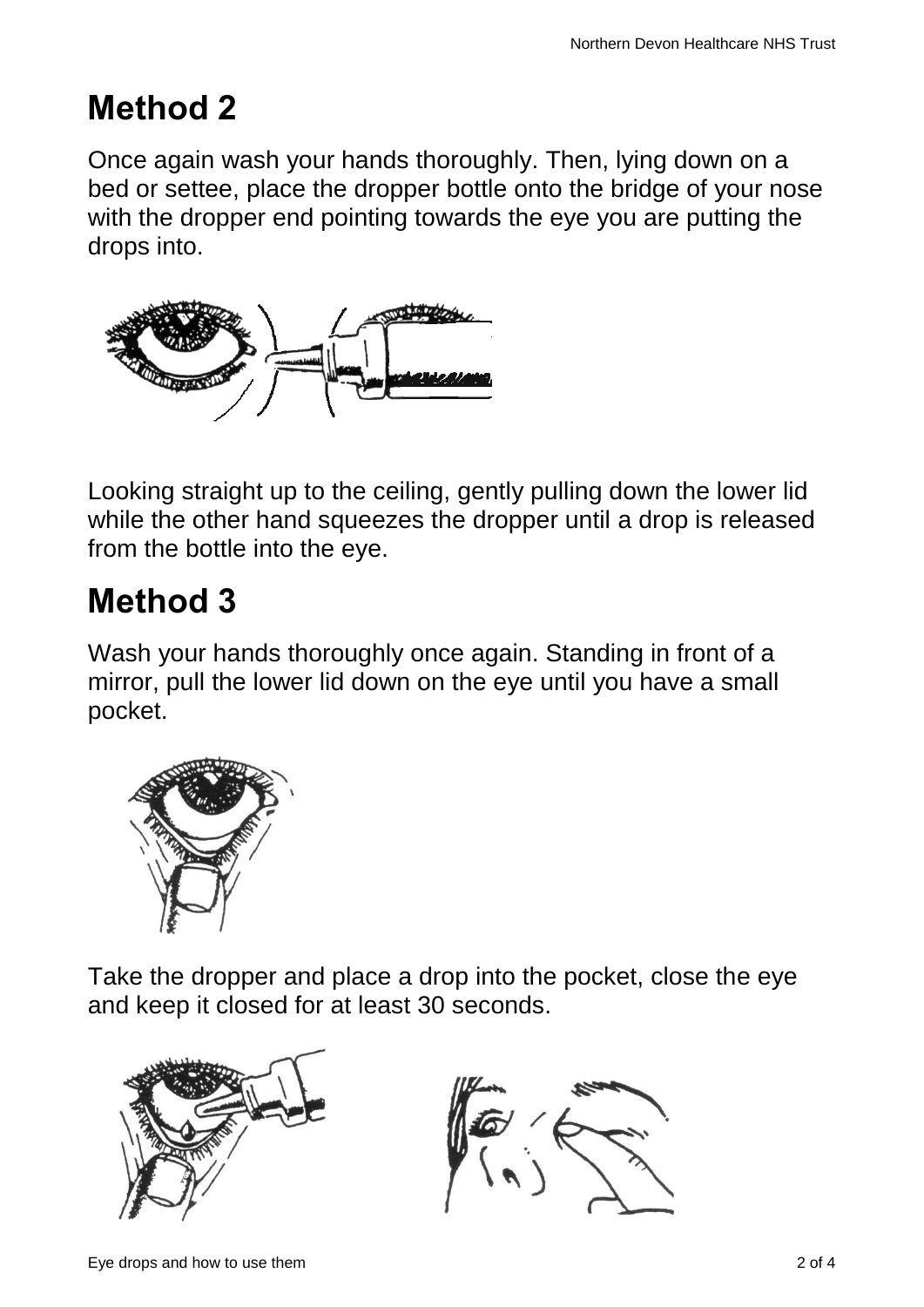If you have difficulty applying the drops with any of the first three methods, there are Eye Drop Dispensers available.

These dispensers are available for order at most chemists. Some are available free on prescription. Speak to the nurse in the eye clinic, who will be able to advise you.

#### **Remember**

Do not share your drops with anyone else.

Bottles of eye drops should only be used according to the instructions on the bottle.

Once opened drops last between one and six months.

It may help to write on the label the date that you opened the bottle.

It may be helpful for you to identify different drops by sticking a coloured label onto each bottle.

Your eye drops can be kept in the fridge if stated on the bottle, but do not freeze them.

You can get a repeat prescription for eye drops from your GP, the doctor in eye clinic or the specialist eye nurse.

## **Important**

Never stop using your eye drops unless you are told to by a doctor or the specialist eye nurse.

## **PALS**

The Patient Advice and Liaison Service (PALS) ensures that the NHS listens to patients, relatives, carers and friends, answers questions and resolves concerns as quickly as possible. If you have a query or concern call 01271 314090 or email ndht.pals@nhs.net. You can also visit the PALS and Information Centre in person at North Devon District Hospital, Barnstaple.

Alternatively, it may be possible for us to arrange an appointment